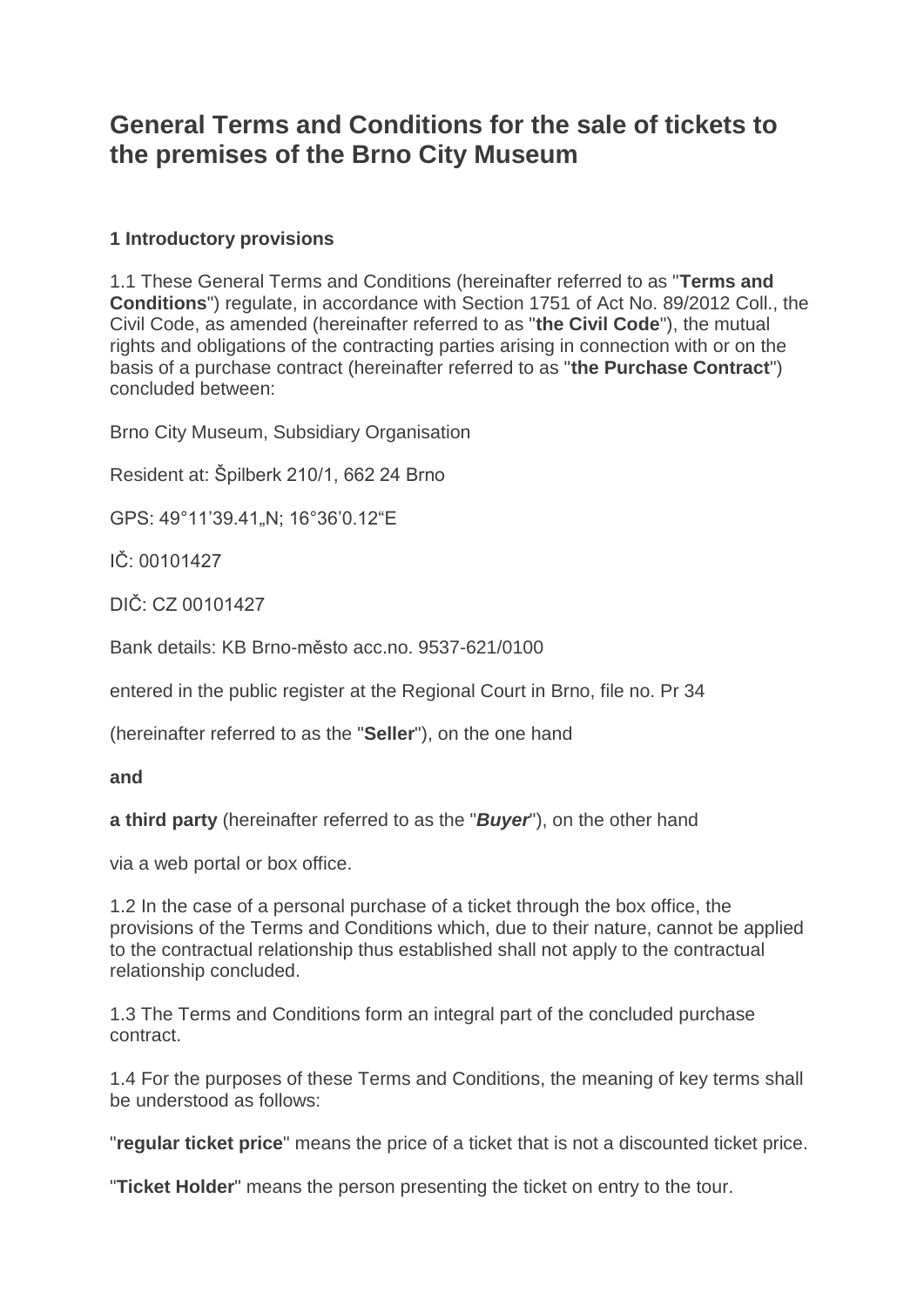"**Buyer**" means the person who has entered into a contract of sale with the Seller.

"box office" means the Seller's cash desks located in individual buildings of the Brno City Museum with opening hours indicated on the web portal.

"**tour**" means a tour specified on the web portals and ticket offices.

"**student**" means a person attending a school facility who is under the age of 26.

"**ticket**" means a ticket in paper or electronic form which can be purchased via the web portal or at the box office, entitling the Ticket Holder to a single entry to a tour.

**'web portal**' means an internet application at https://www.tugendhat.eu/ or https://www.spilberk.cz/ which is used to provide information about tours and to order tickets for those tours.

"**discounted ticket price**" means the reduced price of a ticket that a student or senior is entitled to purchase.

1.5 Other undefined terms shall have their ordinary linguistic meaning unless the context indicates otherwise.

#### **2 Purchase contract process, payment terms, ticket**

2.1 Tickets with a regular ticket price and/or a discounted ticket price can be purchased at the box office or on the web portal.

2.2 All presentation of the Services on the Web Portal and at the Box Office is for information purposes only and does not constitute a contract proposal. The Seller is under no obligation to enter into a contract for the provision of these services. Section 1732(2) of the Civil Code shall not apply.

2.3 The purchase of a ticket entitling entry to a tour is made by the purchaser for specific tour dates.

2.4 Unless otherwise expressly stated, the purchase price quoted is inclusive of the statutory rate of VAT and includes all sales charges as shown on the web portal and at the box office.

2.5 In order to purchase a tour through the web portal, the Buyer is required to register on the web portal, where they fill in their identification and contact details and chooses a password to access their account. After registration, a confirmation of registration will be sent to the e-mail address ("e-mail") provided by the Buyer. In their registered account, the Purchaser is entitled to choose the specific date of the tour including the total number of tickets.

2.6 In the case of a ticket purchase on the web portal, the purchase contract is concluded at the moment of payment of the purchase price for all ordered tickets by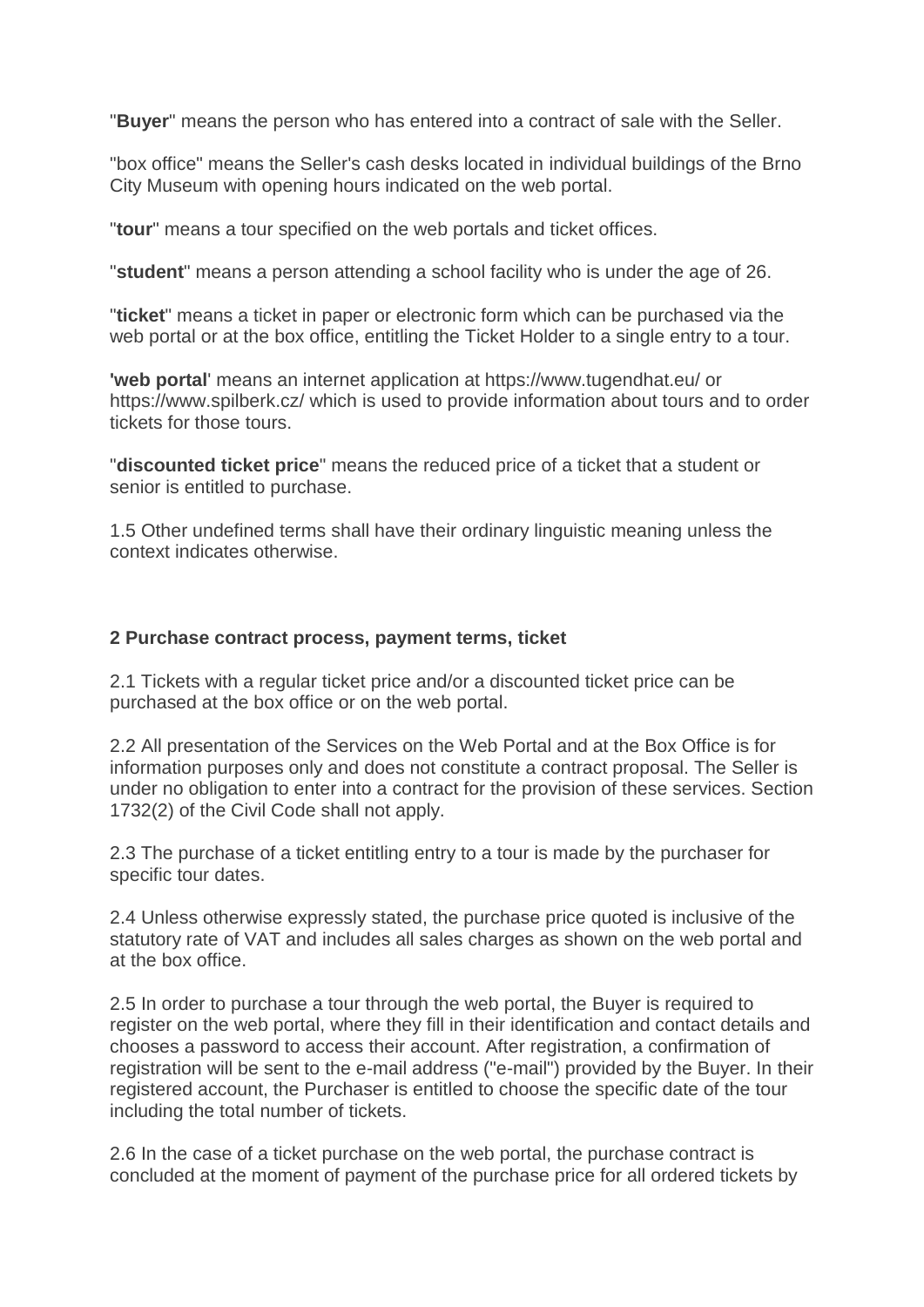the Buyer to the Seller. The purchase price is paid at the moment of crediting the funds to the Seller's account. The payment terms are specified in the relevant step of the order made on the web portal.

2.7 After the selection of the number of tickets has been made, the Buyer is shown the total purchase price which the Buyer is obliged to pay. After payment has been made by credit card, a confirmation of purchase and a ticket in pdf format will be sent by the Seller to the Buyer's e-mail without undue delay. The Buyer is obliged to present the purchased ticket before the start of the tour, either in paper form, which they will obtain by printing the ticket in pdf format sent to his e-mail, or they can present the ticket in electronic form.

2.8 The Seller shall not be liable for non-delivery of the ticket to the Buyer's e-mail if the Buyer enters incorrect data or if there are technical problems on the part of the Internet or telecommunications service provider.

2.9 The Seller advises that the sale of tickets for a specific tour date via the web portal will be terminated at least 24 hours before the start of the respective tour.

2.10 The Seller is not responsible for the validity and authenticity of tickets purchased outside the web portal or box office.

#### **3 Rights and Obligations of the Parties**

3.1 The Seller reserves the right to change the time of the tours and to change the opening hours of the box office.

3.2 The Ticket entitles the holder to join the Tour in accordance with the specifications set out on the Ticket, including the exact date and time of the Tour.

3.3 The Ticket Holders are obliged to arrive at the venue at least 10 minutes before the start of the tour with a printed ticket or an electronic ticket. Other details regarding the tour may be provided on the web portal.

3.4 If the Ticket Holder fails to arrive at the venue for the Tour at the agreed time (i.e. the specific time for which the Ticket is issued and at least 10 minutes prior to the start of the Tour), the Ticket Holder shall not be admitted to the Tour, the Tour shall be deemed to have been duly given and the Seller shall be entitled to the full purchase price for the Tour. The purchaser or Ticket Holder is not entitled to Claim a refund of the ticket price or to be given an alternative tour date.

3.5 By presenting the ticket upon entering the venue, the Ticket Holder agrees to the rules communicated by the guide before and during the tour. The Ticket Holder is obliged to comply with the operating and visitor regulations of the venue and all instructions of the Seller's staff.

3.6 During the tour, the Ticket Holder is obliged in particular not to touch the exhibits on display and to move only along the marked tour routes.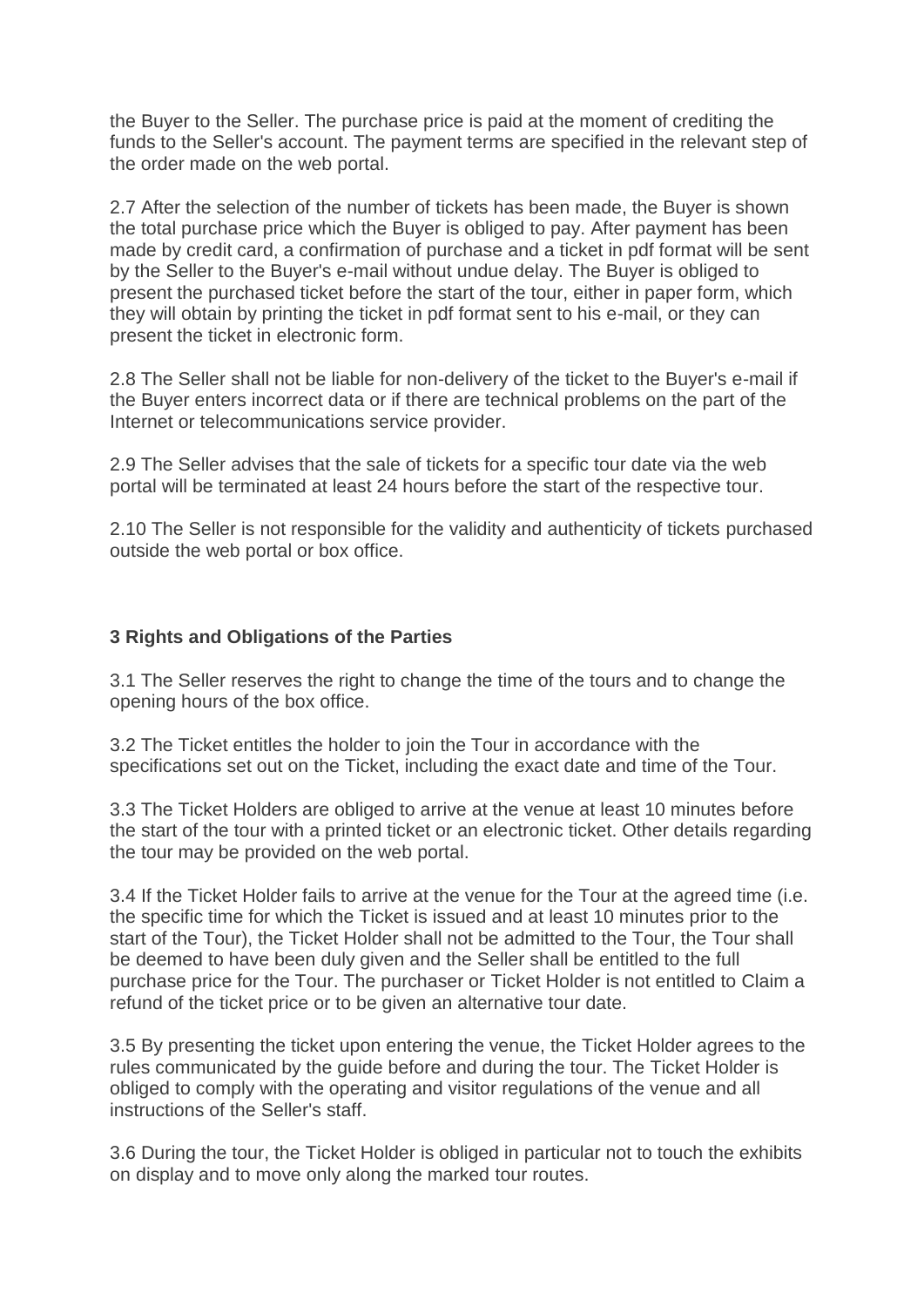3.7 Animals are not permitted on the tour. The only exception is if the Ticket Holder is accompanied by a guide or assistance dog. The Ticket Holder is obliged to declare this upon entering the venue.

3.8 The Ticket Holder acknowledges that minors are the responsibility of their legal guardian or their escort.

3.9 In the event that the Ticket Holder violates the operating or visiting rules of the venue or the instructions of the Seller's staff, the Ticket Holder runs the risk of being sanctioned by the Seller, which is, in particular, the immediate termination of the tour to the person who committed the violation.

3.10 In the case of a discounted ticket price, the holder of the ticket shall present a valid ID entitling the Ticket Holder to the discount, to the person conducting the ticket check before entering the tour. If the discounted Ticket Holder fails to produce such proof and fails to pay the difference between the full and discounted ticket price, they will not be allowed to enter the tour, the tour will be deemed to have been properly given and the purchaser or Ticket Holder shall not be entitled to Claim a refund of the ticket price or to be given an alternative tour date.

3.11 The Ticket Holder is obliged to familiarise themselves with the content of the terms and conditions on the Ticket and these Terms and Conditions and is responsible for assessing whether they are medically and physically fit to safely attend the tour. Each Ticket Holder participates in the tour at their own risk.

3.12 The Ticket Holder shall be liable for any damage caused during the Tour by the Ticket Holder's failure to comply with the instructions and rules communicated to the Ticket Holder prior to or during the Tour by the Seller's staff and/or as set out in the Venue's Operating and Visitor Regulations.

3.13 If a person fails to produce a valid ticket for the date before the tour commences, they will not be admitted to the tour, the tour will be deemed to have been properly given and the full purchase price will be due to the Seller.

#### **4 Withdrawal from the purchase contract**

4.1 The person who is a consumer acknowledges that according to the provisions of § 1837 letter j) of Act No. 89/2012 Coll., Civil Code, may not withdraw from the purchase contract concluded through the web portal, as it is a contract for the use of leisure time, in accordance with the provisions of § 1829 of Act No. 89/2012 Coll., Civil Code, when the entrepreneur provides these services within the specified period (via tickets).

# **5 Complaints Procedure**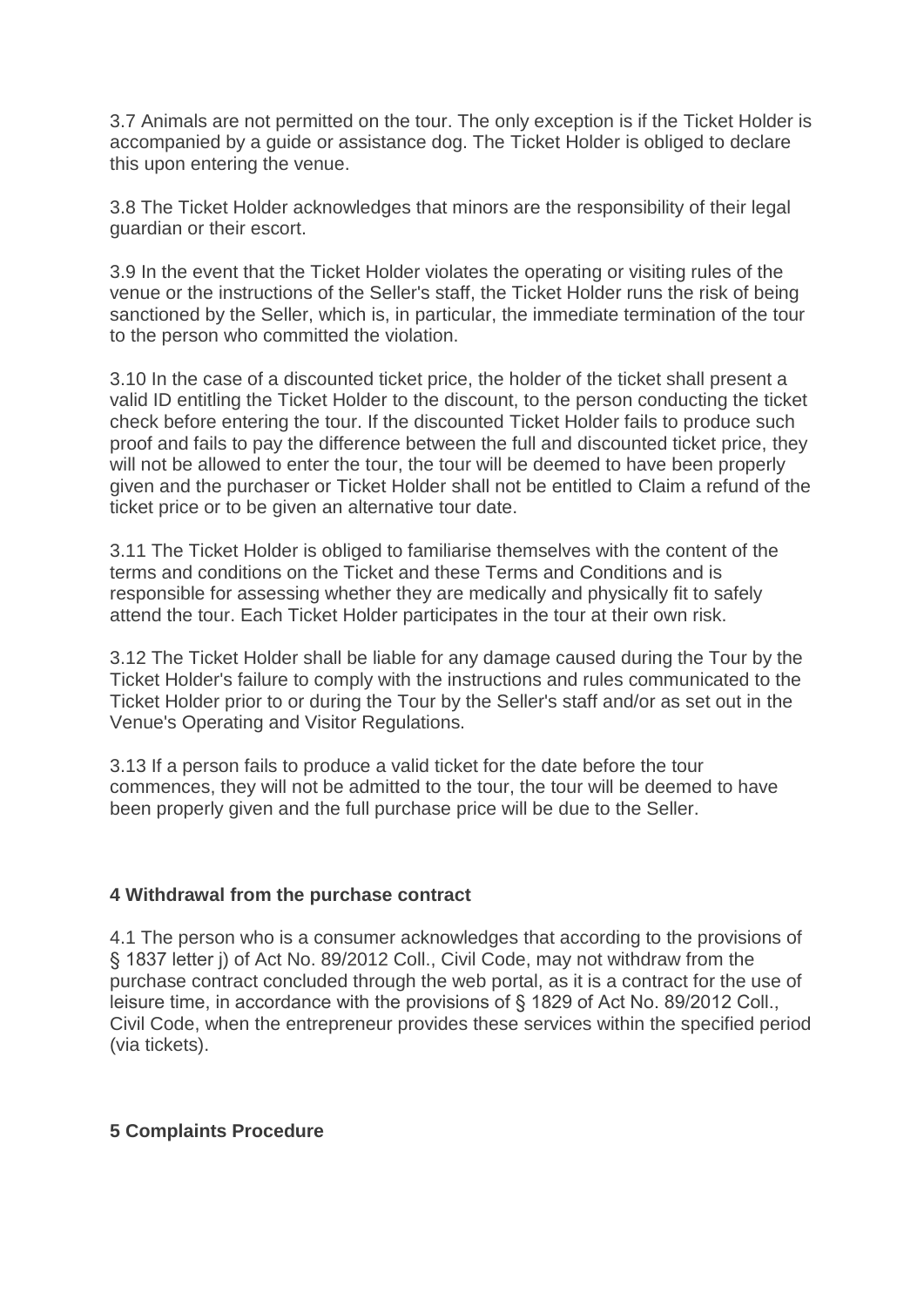5.1 If the Seller fails to fulfil the obligations arising from the Purchase Contract properly and in time, the Buyer may exercise their right from defective performance (hereinafter referred to as "**Claim**") with the Seller. The Claim must be made without undue delay, but at the latest within 30 days from the date of the tour or, if no tour has taken place, from the date on which the tour should have taken place.

5.2 All complaints and questions must be delivered without undue delay by e-mail to the e-mail address indicated for contact on the web portal or in writing to Špilberk 210/1, 662 24 Brno. The Buyer is obliged to indicate his/her e-mail address in the complaint, at which the Seller will communicate with the Buyer regarding the complaint.

5.3 The Seller is obliged to handle the complaint within 30 days from the date of its receipt. This period can be extended only with the consent of the Buyer. After the expiration of this period in vain, the Buyer has the right to withdraw from the concluded purchase contract or to a reasonable discount on the purchase price.

5.4 The Seller shall send the Buyer, without undue delay from the complaint, a confirmation of when the complaint took place, what its content is and what method of its settlement is requested. Furthermore, the Seller will send the Buyer a confirmation of the date and manner of handling the complaint and, if the complaint is rejected, the reasons for this rejection.

5.5 In the event of any theft of a ticket to any other person, the Buyer is obliged to warn them that if the tour is cancelled, the Seller returns the money exclusively to the person who purchased the ticket (to the Buyer).

5.6 The purchased ticket cannot be redeemed, exchanged or a duplicate issued.

5.7 No compensation will be provided for a lost ticket.

5.8 Any additional intervention on the tickets invalidates it. The ticket is cancelled by the first reading of the barcode indicated on the ticket when entering the tour.

#### **6 Special provisions on obligations under the purchase contract concluded with the consumer**

6.1 The provisions of this Article 6 shall apply to the purchase contract concluded with the consumer Buyer and to the obligations arising therefrom.

6.2 The purchase contract is concluded in the Czech language, unless otherwise agreed in the purchase contract itself and is not concluded in another language.

6.3 Individual technical steps leading to the conclusion of the purchase contract are as follows:

a) opening a web portal;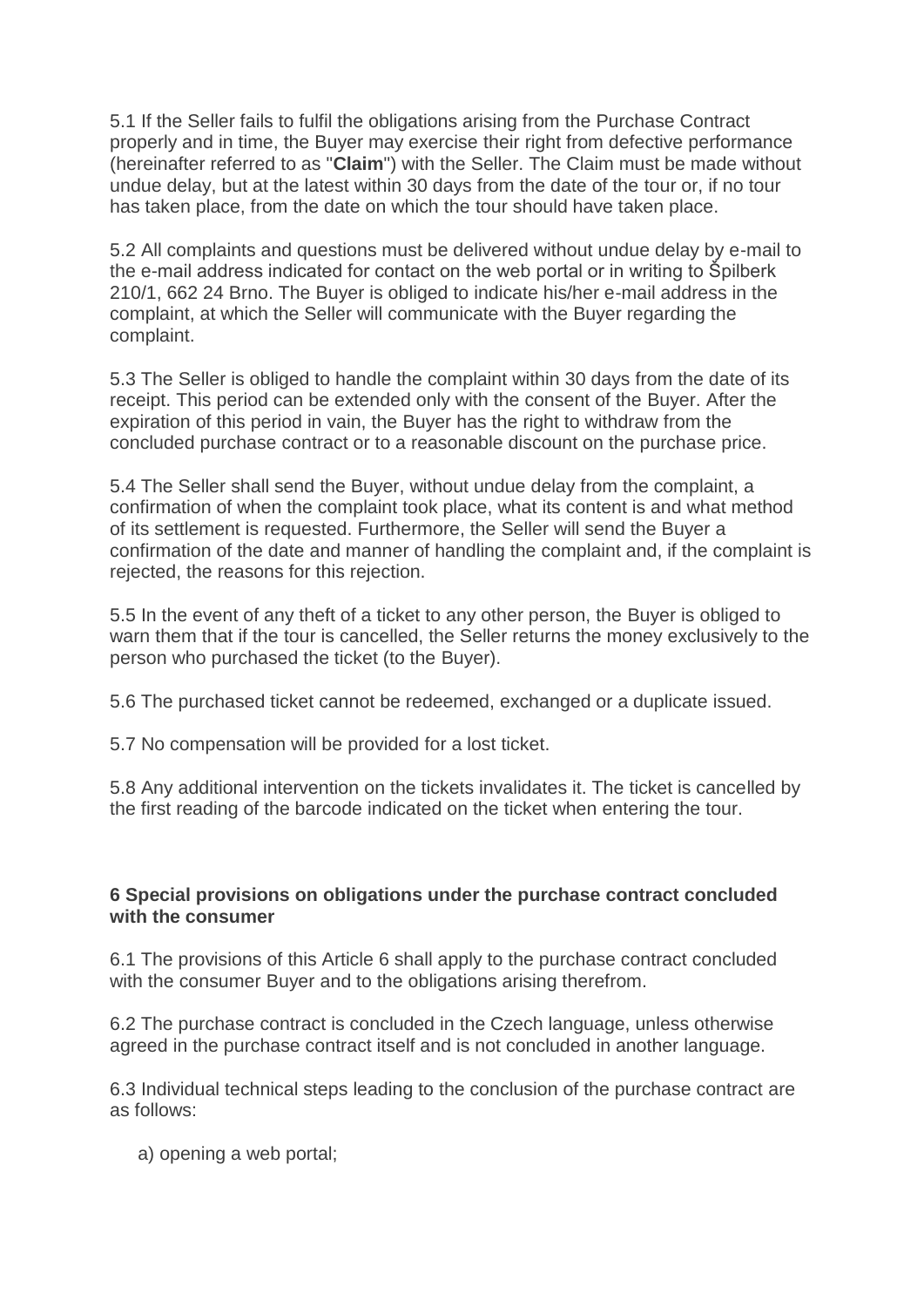b) registration of the Buyer on the web portal, including filling in the identification and contact details of the Buyer (invoicing data);

c) selecting a specific tour date and number of tickets;

d) ticking the box to confirm that the Buyer has read the Terms and Conditions and information on the handling and protection of personal data;

e) payment of the purchase price.

6.4 The Buyer declares that all communications from the Seller to the Buyer have been made clearly and comprehensibly, in the language in which the purchase contract is concluded.

6.5 The Seller undertakes to make all future communications to the Buyer in a clear and comprehensible manner, in the language in which the Purchase Agreement is concluded.

6.6 The authority for out-of-court settlement of consumer disputes is:

### **Česká obchodní inspekce**

*Ústřední inspektorát – oddělení ADR* Štěpánská 15 120 00 Praha 2 E-mail: [adr@coi.cz](http://www.coi.cz/cz/pro-podnikatele/informace-pro-prodejce/mimosoudni-reseni-spotrebitelskych-sporu-adr/)

Website: [adr.coi.cz](https://adr.coi.cz/)

The Buyer can also use the online dispute resolution platform set up by the European Commission at<http://ec.europa.eu/consumers/odr/>

6.7 The Seller is not responsible for any inconvenience caused by unauthorized use or copying of the electronic ticket.

6.8 An electronic ticket becomes invalid if it does not show the data needed to check it or if it has been modified by additional alterations.

6.9 If the Buyer or Ticket Holder does not submit a confirmation of purchase of the ticket via the Internet at the time of the inspection, or this confirmation is illegible or it is not otherwise possible to verify its authenticity due to damaged phone display or battery discharge, they are not entitled to join the tour or having the ticket price reimbursed or to join the tour at an alternative date.

# **7 Final Provisions**

7.1 The Purchase Agreement and Terms and Conditions and all rights and obligations arising therefrom, including rights and obligations arising from breaches of the Purchase Agreement and Terms and Conditions, as well as matters not regulated in the Purchase Agreement and Terms and Conditions, shall be governed by Czech law, particularly by the Civil Code.